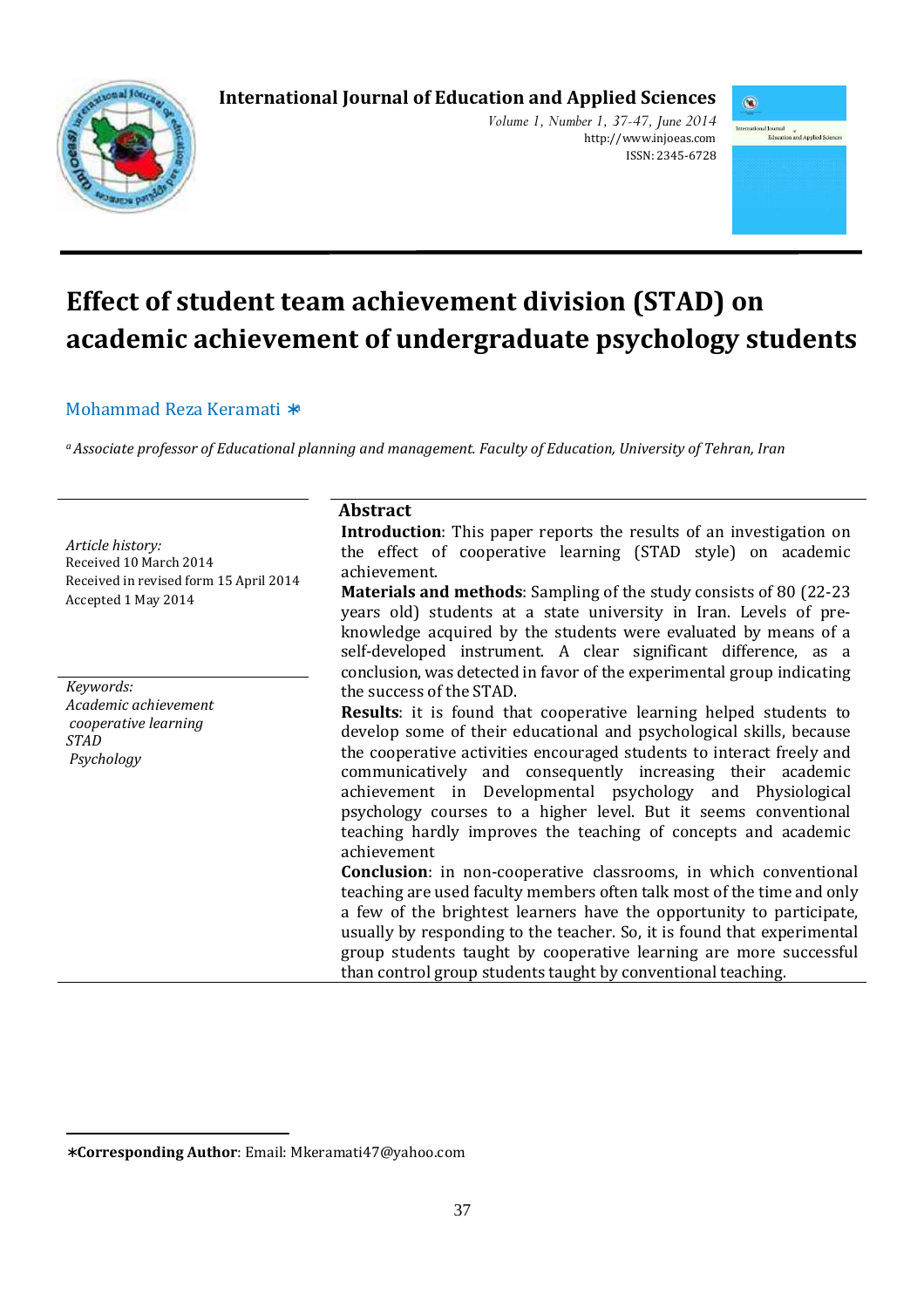#### **1. Introduction**

Although research results of many researchers who focus on teaching various topics of university indicated that conventional teaching hardly improves the teaching of concepts (Crouch and Mazur, 2001), conventional teaching is still the mode of preference in the majority of classrooms and insuring involvement of the student has been a persistent concern (Johnson et al., 1991; Meyers and Jones, 1993; Bonwell, 1996). College faculty member have gradually sought ways to improve student learning (Lightner et al., 2007). One potential solution that has emerged in the past several years has been the introduction of cooperative learning.

 While earlier interest in cooperative learning is acknowledged (eg., Hains and McKeachie, 1967), throughout the 1970's and 1980's social and educational psychologists (Aronson et al., 1978; Johnson and Johnson, 2002; Johnson and Johnson, 2005) have produced a considerable volume of research demonstrating the effectiveness of a great variety of small group cooperative pedagogical strategies, especially at the higher educational level. A few examples of recent uses of cooperation in university settings might be Carroll's (1986) study using Aronson's "Jigsaw" technique in undergraduate psychology classrooms, or Lamberights' (1988) report of successful implementation of Jigsaw techniques in a similar setting. Sherman (1988) has described the use of Slavin's Student Teams and Achievement Divisions (STAD) technique as well as Sharan's Group-Investigation (G-I) Model in undergraduate educational psychology classes. In the past five years several new articles have analyzed the uses of cooperative learning in a variety of post-secondary educational settings (Dansereau, 1985; Dansereau et al., 1986; Sherman, 1986; Hanze and Berger., 2007).

Most social psychology textbooks contain considerable discussions about conflict, sometimes investigated by individual or inter-group competition, and its resolution and/or reduction through the use of cooperative techniques. Social Psychologists' interests in intergroup relations are beginning to acknowledge the effectiveness of cooperative learning (e.g., Hains and McKeachie,

1967). Almost all introductory educational psychology textbooks (e.g. Slavin, 1991; Dembo, 1994) now contain extended discussions of cooperative pedagogies and their effectiveness with regard to improved racial relations, self- esteem, internal locus of control and academic achievement (Levine and Moreland, 1990).

Benefits of cooperative learning, which is defined as "involving three or more children who work together in a group in order to maximize their own and each other's learning" were indicated by various studies (Jones and Steinbrink, 1989., Jordan and Le Metaias, 1997; Towns and Grant, 1997; Kagan et al., 2000; Boxtel et al., 2000; Balfakih, 2003; Daubenmire, 2004). Thus, while there appears to be considerable evidence supporting the effectiveness, as well as need, for cooperative learning applications in university settings, much more needs to be accomplished. The remainder of this introduction is a series of brief definitions and benefits of cooperative learning. Cooperative learning is one of the most dynamic (Dalton, 2008), active and powerful learning methods (Mahran, 2000) because it is both an effective pedagogy and a compelling philosophy and worldwide view (Cohen et al., 2004). So, it is attracted scholars today.

Cooperative learning refers to the instructional use of small groups in which students work together to accomplish meaningful study tasks. Norman (2005) stated that cooperative learning includes different basic elements: the first one is positive interdependence. Positive interdependence is defined as having specific roles for each participant that are necessary for the group to work toward the goal(s) set by the teacher, i.e., each student have a particular role within the group. Webb (2002) describes positive interdependence as the first and most important element in cooperative learning. He claims that, "in this element, responsibility for the group and the individual is structured into the lesson or subject". Webb adds that you should give a clear task and a group goal so that students believe they "sink or swim together". Jacobs (2006) asserts that positive interdependence is a perception among group members that what helps one group member helps all, and what hurts one group member hurts all. Positive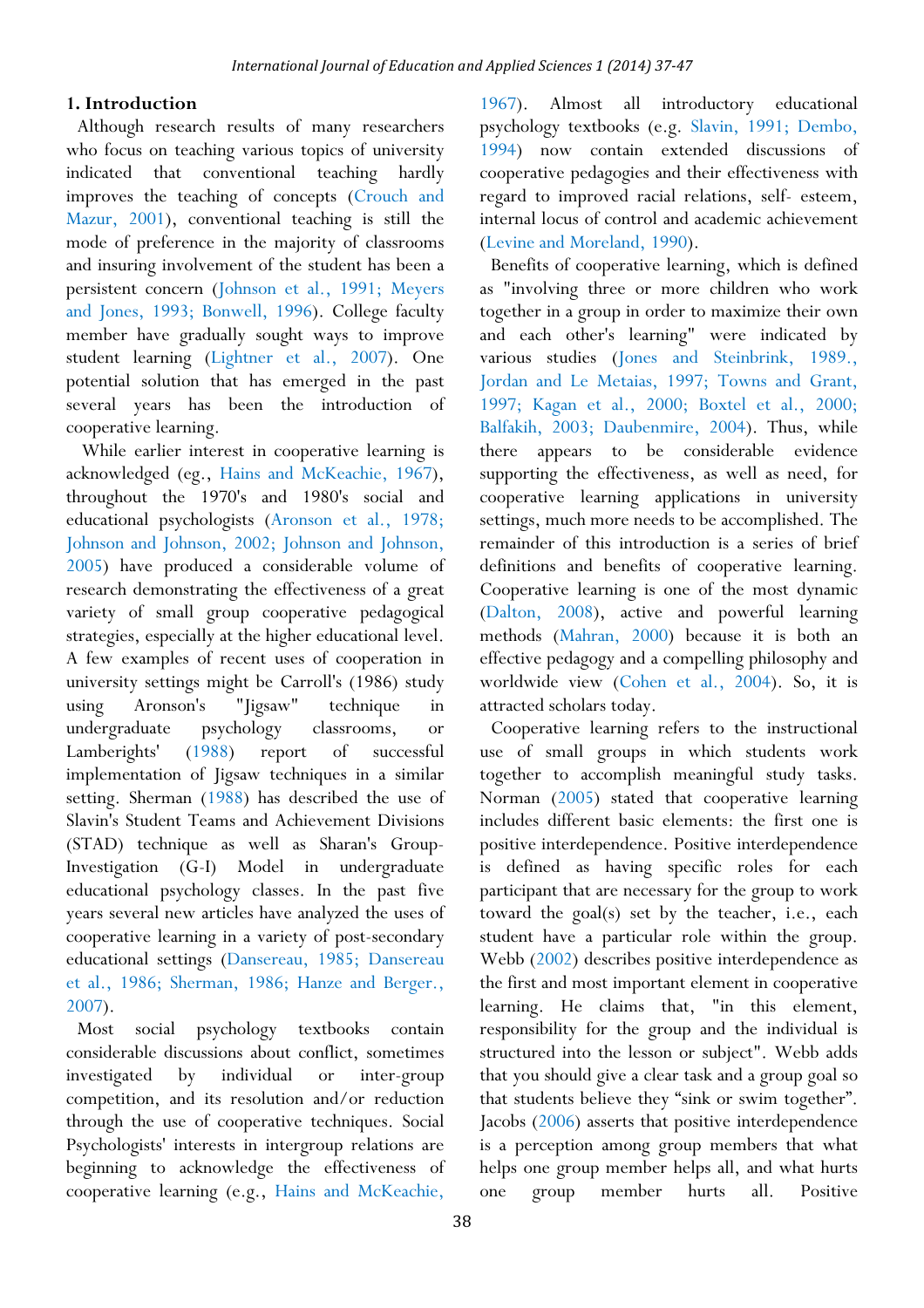interdependence encourages cooperation and a feeling of support.

Arendale (2005) sees that "positive interdependence is established in the group through adoption of different roles that support the group moving to complete a goal. It may also promote cohesion and solidarity among learners. Meanwhile, negative interdependence results from inappropriate competition when students engage in a win-lose struggle to see who is best. The second essential element of cooperative learning is individual and group accountability. Jacobs (2006) and Andrusyk et al. (2003), state that the student is held responsible by teammates for contributing his or her fair share to the group's success. Individuals who need more assistance, support, encouragement, and other accommodations to complete the assignment are acknowledged. Individual accountability occurs when each student is assessed individually with the results reported back to the group. Tan et al. (1999) determines that individual accountability is a feeling among a group, that each member is responsible for his-her own learning as well as that of his-her teammates.

The third essential component of cooperative learning is group processing. Webb (2002) states that this element exists when group members discuss how well they are achieving their goals and maintaining effective working relationships. Brandt and Robe (2002) describes group processing as; "the activities that allow discussion of interpersonal skills and influence the effectiveness of the group's ability to work together".

Andrusyk et al. (2003) assert that group processing allows team members to address how well the group is functioning and to maintain the effectiveness of the group. The fourth essential component of cooperative learning is social skills. Faryadi (2007) emphasizes that the focus should be on the participants` ability to share materials. Participants also demonstrate consideration for others by keeping their voices at a reasonable level. Dollman (2007) states that in the case of social skills, each group member describes what actions were helpful and unhelpful. The group agrees on what actions to continue or change. The purpose is to clarify and improve the effectiveness of each

member's contributions to the collaborative effort to achieve the group's goals. Fifth essential component of cooperative learning is face-to-face interaction. In this element students do real work together, sharing resources, helping, supporting, encouraging, and praising each other's efforts to learn. By this interaction, they promote each other's success (Webb, 2002).

Slavin (1991) at John Hopkins University, based on years of research on cooperative learning developed an approach -called Student Team Achievement Division (STAD). It has been used in a wide variety of subjects, from math to language arts to social studies. STAD is a way to organize classes, with the principal goal being to accelerate the achievement of all students (Norman, 2005).

One of the benefits of using cooperative learning in the classroom is enhancing social skills and increasing academic achievement (Dohran et al., 2001; Yang and Cheung, 2005; Willis, 2007). Schlitz and Susan (2001) point out that "using cooperative learning in the regular and special education classrooms can help to teach students how to socialize appropriately and can give them opportunities to practice. It can provide tools to transfer the skills learned into real life situations".

The second benefit of using cooperative learning is appreciating differences. The more student work in cooperative groups, the more they understand, retain, and feel better about themselves and their peers. Working in a cooperative environment encourages student responsibility for learning. Cooperative learning increases student motivation by providing peer support. Gillies and Boyle (2008) and Gillies (2004) determine that cooperative learning is an effective way to build community between home and school cultures with culturally and linguistically diverse students.

The third benefit of using cooperative learning in the classroom as Yang and Cheung (2005) declare is individualization of instruction. In a traditional classroom with a heavy emphasis on a lecturing method and a whole-class discussion, teachers have to cater their instruction to the average. The fourth benefit is increasing student participation. The fifth benefits of using cooperative learning in the classroom as Yang and Cheung (2005) state is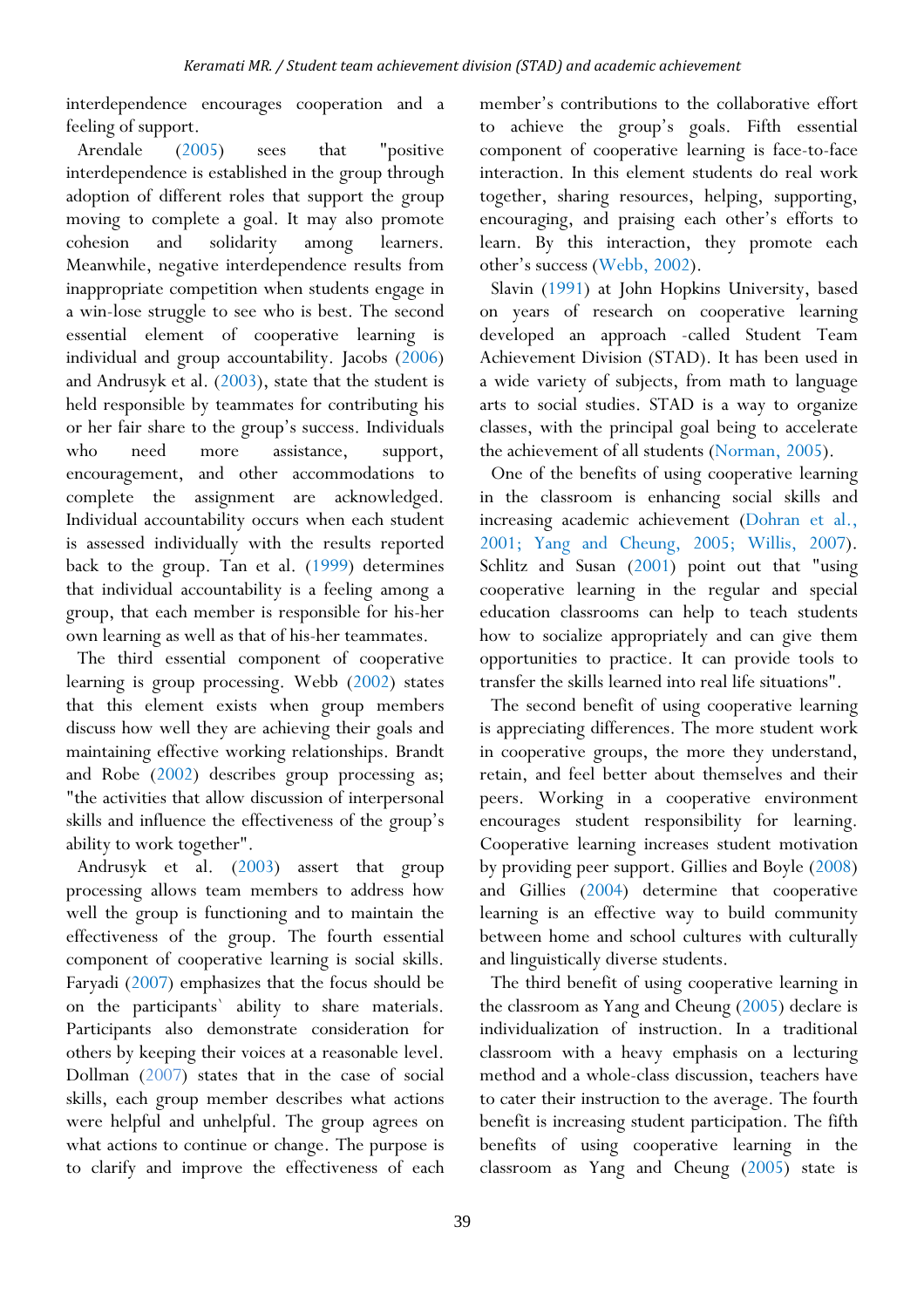increasing motivation and positive attitude toward learning. According to Yavuz, (2007), cooperative learning fosters positive attitudes toward working with others, and creates thinking skills that are necessary to acquire and integrate knowledge.

The sixth benefit is decreasing anxiety. Students often feel anxious to speak in front of the whole class. In contrast, there is less anxiety connected with speaking in the smaller group. In addition, when a student represents the group and reports to the whole class, he/she feels more support, because the answer is not just from one student alone (McDonough, 2004).

The next benefit as Yang and Cheung (2005) declare is increasing self-esteem and the last benefit is increasing academic achievement. Holliday (2002) state that cooperative learning is the best means of improving the academic achievement. Benefits of cooperative learning also were indicated by various studies (Boxtel et al., 2000; Balfakih, 2003; Daubenmire, 2004; Jones and Steinbrink, 1989; Jordan, and Le Metaias, 1997; Kagan et al., 2000; Towns and Grant, 1997). Results of these studies also indicate that cooperative learning increases academic achievement (Burcin and Leman, 2007; Zafer and Mostafa, 2008), reinforces individual and group accountability, strengthens listening, improves affective relationship, increases confidence, increases verbal skills, reduces anxiety and students' teacher dependence (Cohen et al., 2004), encourages positive interactions among peers, and also increases enthusiasm and motivation towards learning (Hollingsworth et al., 2007).

Higbee and her colleagues (2007) at the University of Minnesota had demonstrated that although the existence of a diverse student body can assist students from historically underrepresented populations in feeling that they are not "alone" at the institution, diversity without multiculturalism provides an empty promise. They emphasized the necessity to integrate multiple perspectives in our daily work to create the required welcoming and safe learning environments (Fazilah and Zuraidah, 2003). Because of its remarkable characteristics, cooperative learning, can serve a good method to reduce the heterogeneity effect and create a harmony within a heterogeneous body structure

and consequently affect the achievement and the attitudes of learners.

An Onwubuzie research result (2001) show that co-operative learning, have equal effects on academic achievement of all students' girls, boys, high achievers, low achievers and moderate achievers but according to Keramati and Zade Qolam's research results (2009) the effect of cooperative learning on the academic achievement scores in boys and girls is unequal. On the other hand, the girls benefit in the cooperative learning more than the boys.

Although Findings in Iran approved the effects of cooperative learning on academic achievement of students in elementary schools on topics including mathematics (Keramati, 2007; Hamami, 2004) and physics (Keramati and Hosseyni, 2008; Keramati and Zade Qolam, 2009). However, less often studied are the effects of cooperative learning on academic achievement of postgraduate students? In particular, little is known about how cooperative learning influences academic achievement of students at university. Therefore, in the present study, it is decided to investigate the effects of STAD as one of the popular style of cooperative learning approach on academic achievement of students. So the research hypothesis of the study is that STAD has clear advantages concerning academic achievement of students with respect to the conventional teaching relating physiological and developmental psychology course.

## **2. Method**

## *2.1. Research Model*

Pre-test and post-test controlled group experimental model is employed in the research. Independent variables of the research consist of STAD one of cooperative learning styles and conventional teaching method. Dependent variable of the study is academic achievement. In STAD, students study with 4-5 members following a teacher presentation. STAD is a way to organize classes, with the principal goal being to accelerate the achievement of all students.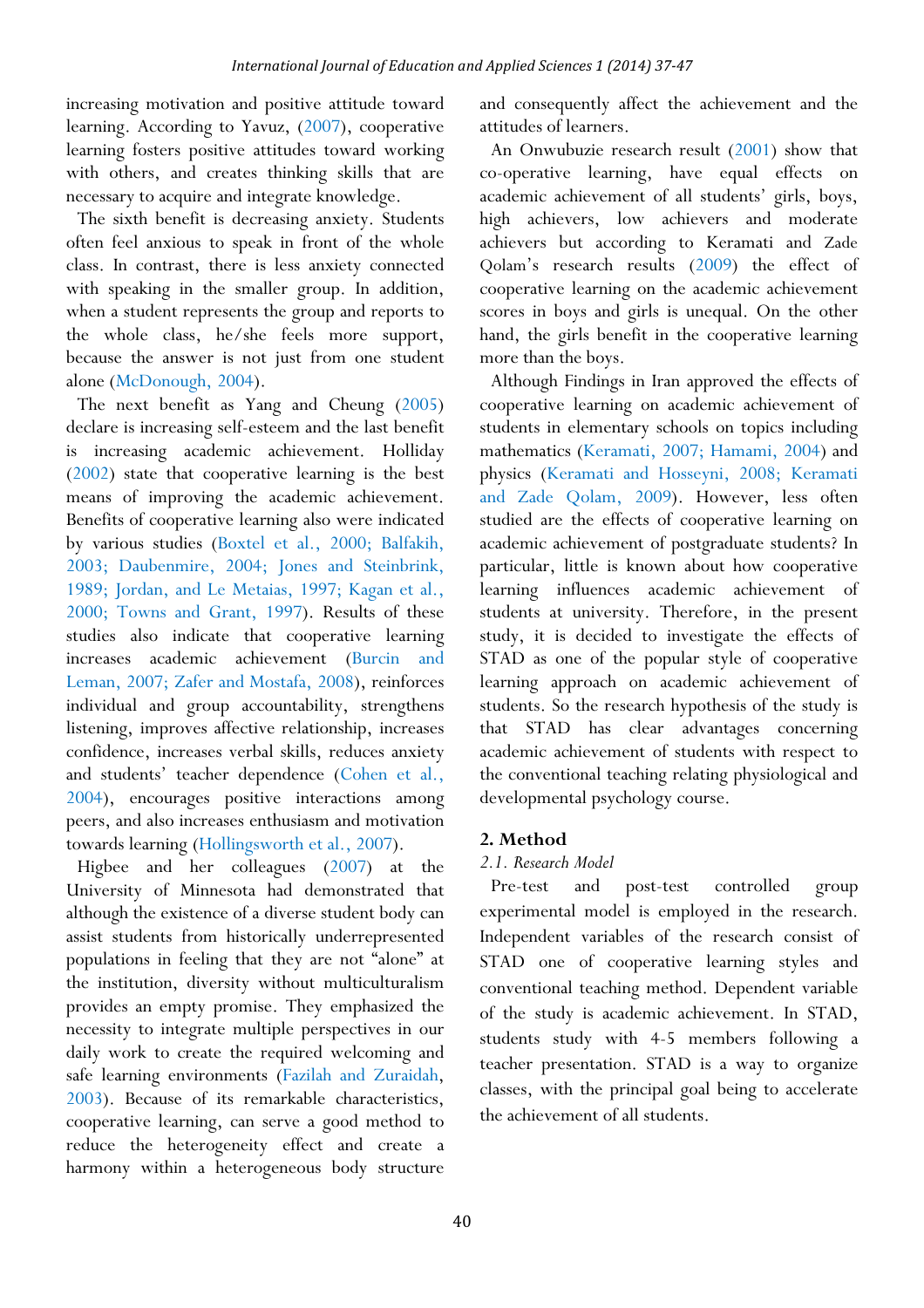### *2.2. Sampling*

 Sampling of the research consists of 80 (22-23 years old) students taking developmental psychology and physiological psychology courses in Department of Psychology, Al-Zahra University. Reason of selecting this sample was based on students' background. All of the students in the sample are registered according to their scores of entrance examination. So they had nearly same scores and cognitive levels. Randomly selected classes of A and B, both including 40 students, are considered as control group (class A) and as

|  |  | Table1. Pre-test scores of experimental and control groups |  |  |  |
|--|--|------------------------------------------------------------|--|--|--|
|--|--|------------------------------------------------------------|--|--|--|

experimental group (class B). Class B includes 40 girls and Class A includes 40 girls. Al-Zahra University is one of the popular state universities in Iran. According the governmental laws in Iran, only female students can attend in this university.

In the beginning of the experimental work, to determine difference in academic achievement between experimental and control group students, a self-prepared achievement scale (developmental psychology and physiological psychology courses) was administered to both groups. Scores obtained is shown in Table 1.

| <b>Groups and courses</b> | N  | Mean | <b>SD</b> |
|---------------------------|----|------|-----------|
| Developmental psychology  |    |      |           |
| Experimental              | 40 | 9.19 |           |
| Control                   | 40 | 9.09 | 1.33      |
| Physiological psychology  |    |      |           |
| Experimental              | 40 | 9.04 | 1.74      |
| Control                   | 40 | 9.04 | 1.53      |

**Note**: N stands for number and SD stand for standard deviation

Table 1 indicates that there is no significant difference on average achievement points for experimental and control group students. Hence, it is found that prior to the research; Developmental psychology and Physiological psychology topics achievement of students at both groups were almost equal.

## *3. Measurement*

# *3.1. Developmental psychology topics achievement scale (DPTAS):*

In order to get an answer for the first question, "Developmental Psychology Topics Achievement Scale (*DPTAS*)" which was developed by the researcher, was used. This scale aims to measure academic achievement of students. During the development of the scale, firstly 40 multiple choices questions were prepared. These questions aimed to measure objectives and behaviors determined by the researcher regarding Developmental Psychology subjects. Following the needed corrections, carried out by four specialists, the number of questions was reduced to 35 and the first draft of the scale was formed. For analysis of comprehensibility and solution time, the scale was answered by eight faculty members of psychology department. Taking the recommendations that came out, the corrections were made and finally the scale was prepared for reliability measurement. Reliability was carried out by administering to eleven students excluding sampling group. Following the reliability study, 5 questions with low distinctiveness were excluded from the scale. Final form of the scale, includes 30 multiple choices questions, has a KR-20 reliability coefficient of 0.77.

## *3.2. Physiological psychology topics achievement scale (PPTAS):*

In order to get an answer for the second question, "Physiological psychology Topics Achievement Scale (PPTAS)" which was developed by the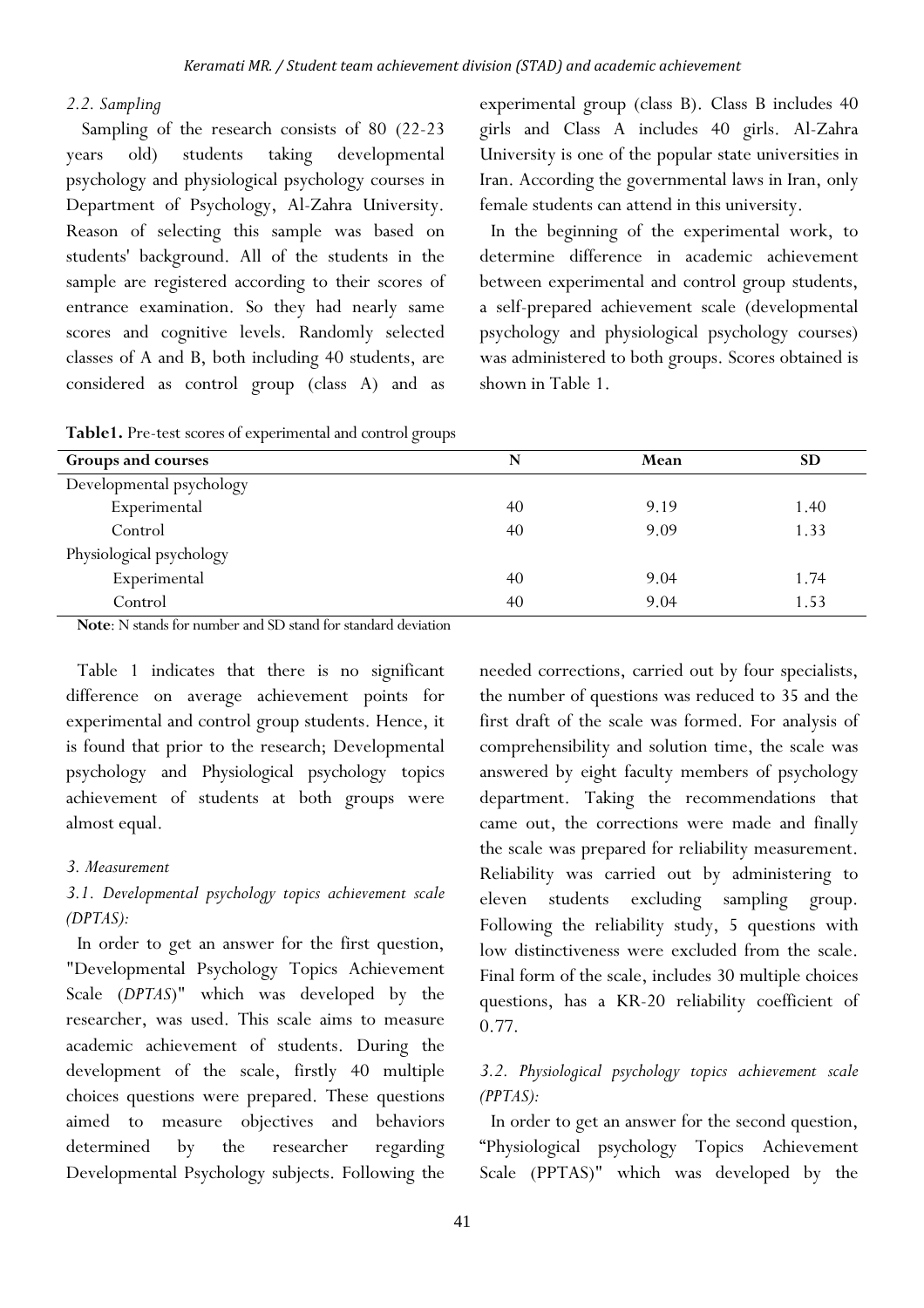researcher, was used. This scale aims to measure academic achievement of students. During the development of the scale, firstly 40 multiple choices questions were prepared. These questions aimed to measure objectives and behaviors determined by the researcher regarding Physiological psychology subjects. Following the needed corrections, carried out by four specialists, the number of questions was reduced to 33 and the first draft of the scale was formed. For analysis of comprehensibility and solution time, the scale was answered by eight faulty members from department of psychology. Taking the recommendations that came out, the corrections were made and finally the scale was ready for reliability measurement. Reliability study of the scale was carried out by administering to eleven students excluding sampling group. Following the reliability study, 3 questions with low distinctiveness were excluded from the scale. Final form of the scale, includes 30 multiple choices questions, has a KR-20 reliability coefficient of 0.69.

# *3.3. Implementing Teaching Sequence in the Classroom*

All the students from the two classes were taught by the same faculty member. The faculty member, who implemented cooperative learning in the experimental group, had 22 years' experience. Moreover, he was experienced on active learning, he adapted the study easily. It is clear that just placing students in groups and expecting them to work together doesn't promote cooperation and learning (Burcin and Leman, 2007).

In this study, teaching according to STAD was used in the experimental group. This instruction focused on face to face interaction and aimed to help students recognize the conflict between their existing concepts and scientific concepts, and to provide them with the opportunity to learn the correct ones. Students in the groups were encouraged to decide who would be the leader, recorder, timekeeper and reflector. All the activities were completed by students under the guidance of the faculty member. While students were discussing in their small groups, the faculty member visited all the groups and asked some guiding questions to lead students in an appropriate direction.

All the cooperative groups prepared their own reports after the activities were completed and presented. In this way, the faculty member assessed whether they had acquired the learning objectives. Teaching was carried out for a period of 16 weeks at each group by researcher. The stages indicating teaching processes of cooperative learning in both groups are given below:

## *3.4. Experimental Group*

# *3.4.1. Learning session:*

1) Circulating Reading Passages (Approximate duration 5 min.): each student was given a reading passage.

2) Individual Studying on Reading Passage and Preparation of an Individual Question (Approximate duration 15 min.): In this stage, students studied on reading passages and prepared their individual questions. While preparing individual question, the students were warned that the prepared questions would be evaluated. The students were asked to produce questions for learning main concepts of the studied topic in the level of comprehension. At this process, the quality of each prepared individual question was evaluated.

3) Formation of Cooperated Groups Comprising Four Students (Approximate duration 5 min.): The groups were formed in a heterogenic style, taking achievement and social levels of students into account. For mission communion, summarizer, inspector, material supplier and writer tasks were assigned to students in the groups and they were asked give a group name.

4) Group Discussion and Preparation of Group (Approximate duration 10 min.): Evaluating individual questions and discussing on these, each group formed a group question. Then they wrote this question by defining groups name and members, on question section of question/answer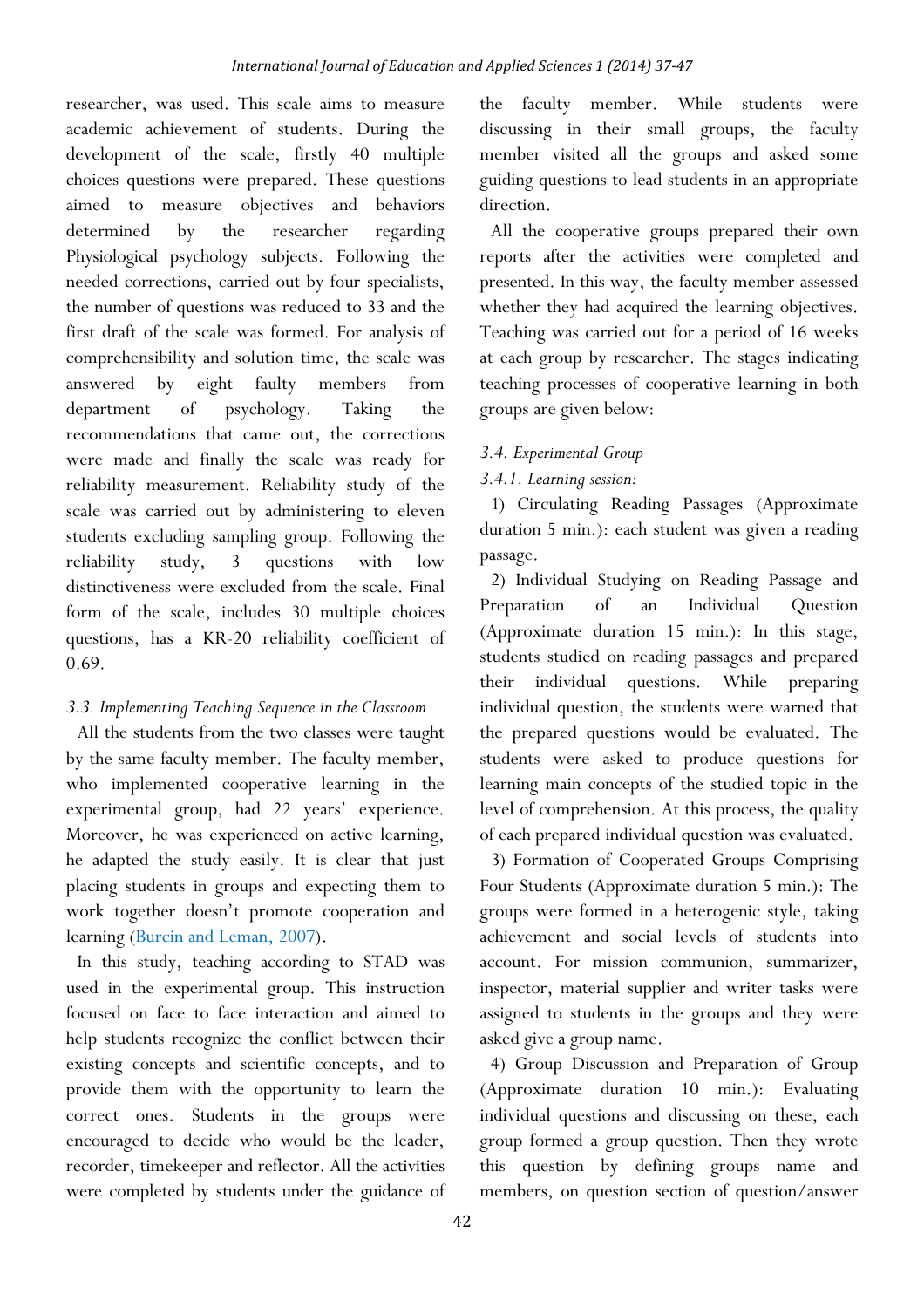card that was given to them. While preparing group questions, the students were also warned that the prepared questions would be evaluated. At this process, the quality of prepared group question was evaluated.

5) Answering the Received Questions by the Groups (Approximate duration 10 min.): Discussing the questions that they received, the groups prepared answers and wrote these on answer section of question/answer card, also including group and member names.

6) Presentation of Answers in the Class and Discussion (Approximate duration 30 min,): Summarizer of each group presented the

question and their answer to the class.

7) Teacher Explanations (Approximate duration 15 min,): After presentation of each group, class discussion was made for completing the missing and non-clear parts.

- *3.5. Control Group*
- *3.5.1. Learning session:*

The topics at learning session and the examples about the topics were explained by the researcher in control group. At that stage, the students participated in the courses by taking notes about the topics, listening and asking questions sometimes.

| Groups and courses       | N  | Mean  | <b>SD</b> |         | df | Sig.  |
|--------------------------|----|-------|-----------|---------|----|-------|
| Developmental psychology |    |       |           |         |    |       |
| Experimental             | 40 | 17.21 | 2.02      | 254.30  |    | 0.009 |
| Control                  | 40 | 14.14 | 1.56      | 254.30  |    | 0.008 |
| Physiological psychology |    |       |           |         |    |       |
| Experimental             | 40 | 18.07 | 1.74      | 414.168 |    | 0.03  |
| Control                  | 40 | 15.26 | 2.33      | 414.168 |    | 0.02  |

**Table2.** Academic achievement scores of experimental and control group

**Note**: N stands for number, SD stand for standard deviation, F, DF and sig stands for F test, degree of freedom, and significance in turn

#### **4. Results**

As the f-value (254.30, 414.168) was significant at the P< 0.01, the two hypotheses are accepted according to table 2 and it is proved that cooperative learning (STAD style) has clear advantages concerning academic achievement of female students with respect to the conventional teaching relating Developmental psychology and Physiological psychology courses.

#### **5. Discussion**

This part of the paper focuses on interpreting and discussing fundamental outcomes of the research and implications. It is found that experimental group students taught by cooperative learning (STAD) are more successful than control group students in Developmental psychology and Physiological psychology courses. Many researches (Norman, 2005; Gillies, 2004; Keramati, 2007; Dollman, 2007; Gillies and Boyle, 2008) in line

with the results of the present study also indicated that STAD can produce positive effects on academic achievement. For example Yang and Cheung (2002) state that cooperative learning has clear advantages concerning academic achievement of university students with respect to the conventional teaching.

According to Zafer and Mostafa research results (2008) and Burcin and Leman (2007), in line with the results of the present study indicated a clear significant difference, was detected in favor of the experimental group indicating the success of the cooperative learning in Developmental psychology and Physiological psychology courses. It means that the more students' works in cooperative groups, the more they understand, retain, and feel better about themselves and their peers and improve their academic achievement relating Developmental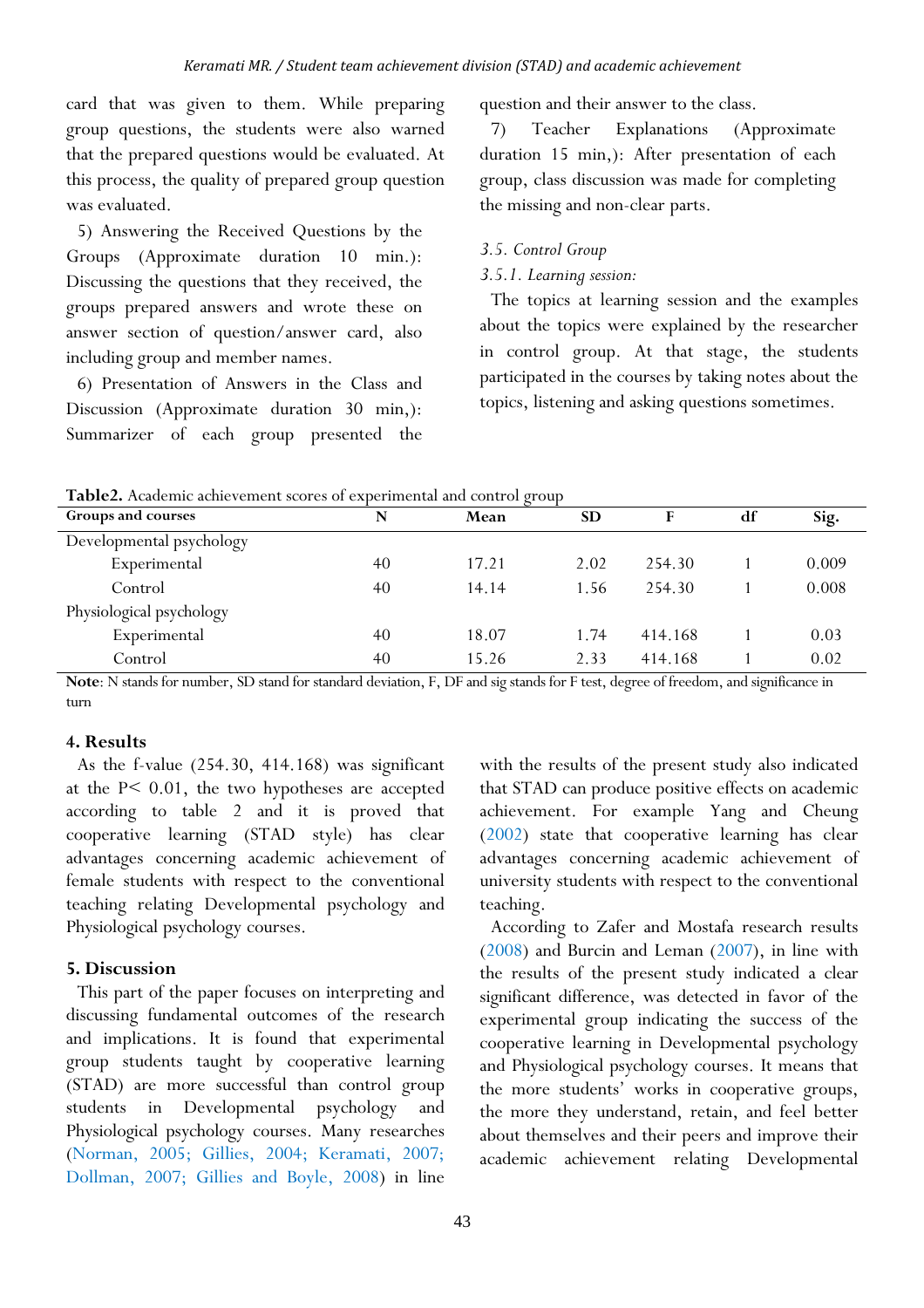psychology and Physiological psychology courses. It seems working in a cooperative environment with focus on STAD style, encourages student responsibility for learning and increases student motivation by providing peer support. In this situation, students have opportunities to talk through the material, to explain it to each other and look at it in different ways. Giving and receiving information enhances student performance. As a result they a have a sense and achieve academic achievement in Developmental psychology and Physiological psychology courses.

The findings of Faryadi (2007), Hanze and Berger (2007), Jacobs (2006), Willis (2007), and Yavuz, (2007) are also in line with the finding of this study. They stated that cooperative learning activities in the program were effective at increasing the leadership skill and enhance students' self-esteem and academic achievement through assigning roles for each member in the group to be responsible of his role, which in turn motivate students to participate in the learning process. But in conventional teaching students does not help each other to build a supportive community which raises the performance level of each member, this leads to lower self-esteem in students.

Gillies and Boyle (2008) displays that conventional teaching strategies have proven effective in decreasing motivation for learning, fostering negative feelings toward classmates, and decreasing performance on learning, effective in improving the students' academic achievement for many reasons: first, It does not give all students more chances to use their academic skills actively, promoted a negative attitude toward education and lower achievement. Second, it does not provided students with the relaxing positive teaching/learning environment, positive self-esteem, and responsibility for learning and more positive heterogeneous relationships. Third, it made students inactive most of the time because they do not asked to perform practical communicative tasks. So it does not promote involved and exploratory learning. Forth, it does not encouraged diversity in understanding, how to criticize ideas not people and decreasing self - management skills. Fifth, it does not connected students with their own personal life experiences,

and thus, does not make learning more realistic to them.

Finally we can conclude that in a conventional teaching program, students and teachers are not in a state of dynamic interaction in the classroom. When students interact in cooperative groups, they learn to give and receive information, develop new understandings and perspectives, and communicate in a socially acceptable manner. It is through interacting with each other in reciprocal dialogues that students learn to use their various educational and moral skills differently to explain new experiences and new realities. One of the disadvantages of conventional teaching is using low status students will not participate and/or that high status students will take over the group. To solve this problem, teachers can create groups that are equitable so that all students participate as possible as they can, and use multiple-ability strategies, if cooperative learning is to work. In this regard students must be convinced of two things: different intellectual abilities are required in cooperative learning, that no one of student has all the abilities needed, but that each member of the group will have some of the abilities (Yang and Cheung, 2002). Sometimes one or two students in the group doing all the work, while the others sit relax.

So, it seems one way to encourage the participation of all group members is to hold everyone responsible for working with a task or a level of performance. Faculty members can do this by giving individual quizzes, by having each student to complete an individual worksheet or project. In addition, they have to circulate throughout the room, observing each group activity. In this way they can note problems, provide assistance, and keeping students dealing with a task in conventional teaching. Most students have little experience working in cooperative learning groups, and norm of the traditional classroom in conventional teaching method that are dramatically different from the norms of successful group work in both Developmental psychology and Physiological psychology courses. If faculty member wants his/her students to work together productively, he/she must plan to divide groups and preparing suitable tasks carefully, and teach students the new norms.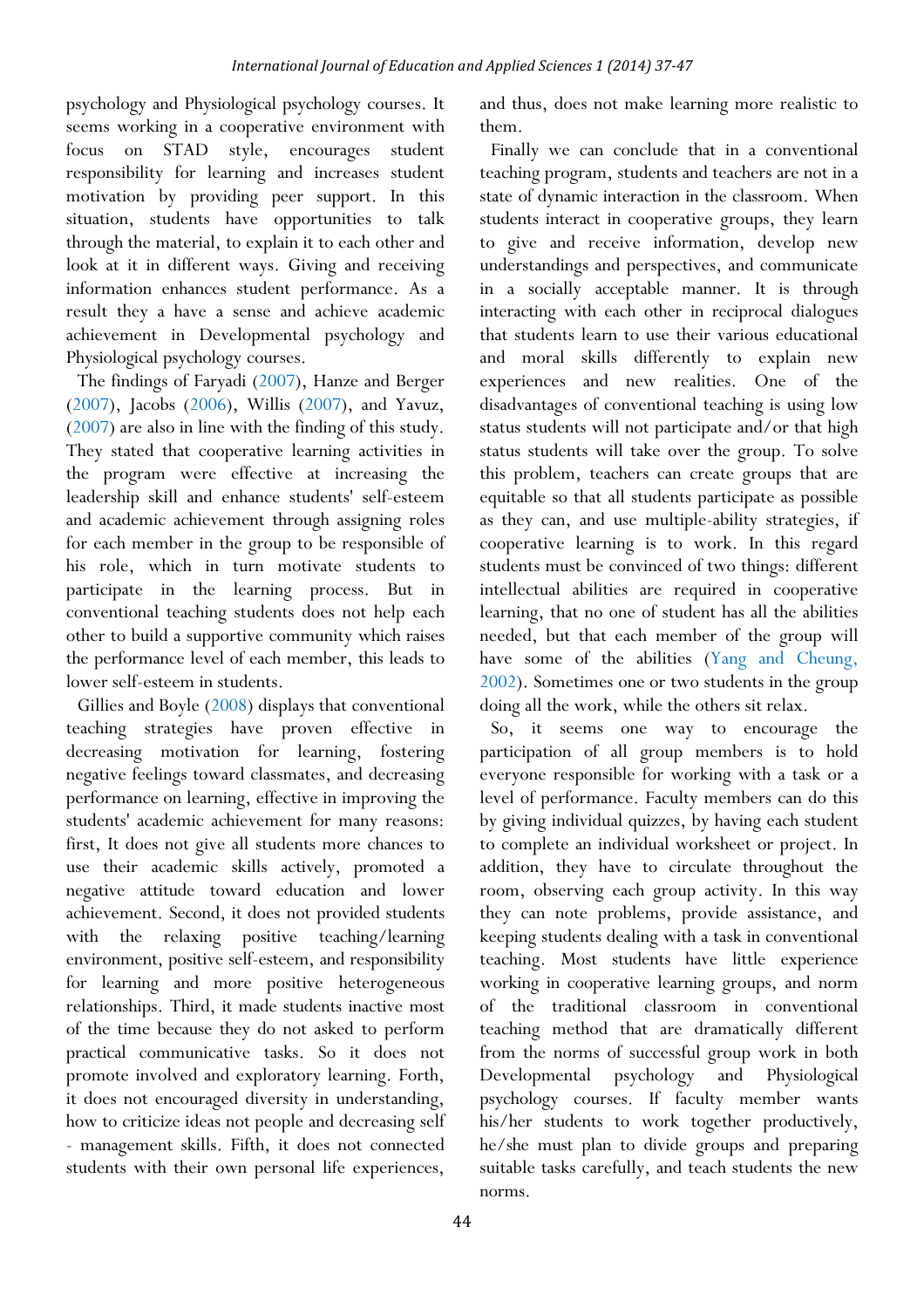The results of this study indicated that STAD of the cooperative learning styles can help faculty members to let more learners, participate actively in the class. Cooperative learning is a way to organize classes, with the principal goal being to accelerate the achievement of all students. This approach operates on the principle that students work together to learn and to become responsible for their teammates learning as well as their own. Also cooperative learning emphasizes on having team goals and success dependent on the learning of all group members (Norman, 2005).

However, finding of this research stated in noncooperative classrooms, in which conventional teaching are used faculty members often talk most of the time and only a few of the brightest learners have the opportunity to participate, usually by responding to the teacher. So, it is found that experimental group students taught by cooperative learning are more successful than control group students taught by conventional teaching. At this point, it is found that cooperative learning helped students to develop some of their educational and psychological skills, because the cooperative activities encouraged students to interact freely and communicatively and consequently increasing their academic achievement in Developmental psychology and Physiological psychology courses to a higher level. But it seems conventional teaching hardly improves the teaching of concepts and academic achievement.

#### **References**

- Andrusyk, D., & Andrusyk, S. (2003). *Improving student social skills through the use of cooperative learning strategies.* Unpublished Project, Chicago: Saint Xavier University.
- Arendale, D. R. (2005). *Postsecondary peer cooperative learning programs: annotated bibliography compiler.* University of Minnesota Minneapolis, MN.
- Aronson, E., Blaney, N., Sikes, J., Stephan, G., & Snapp, M. (1978). *The jigsaw classroom.* Beverly Hills, CA: Sage Publication.
- Balfakih, N. M. A. (2003). The effectiveness of student team-achievement division (STAD) for chemistry teaching in the United Arab Emirates. *International Journal of Science Education, 25*, 605-624.
- Bonwell, C. C. (1996). Enhancing the lecture: Revitalizing a traditional format. *New Directions for Teaching and Learning, 67*, 31-44.
- Boxtel, C., Linden, J., & Kanselaar, G. (2000). The use of textbooks as a tool during collaborative physics learning. *The Journal of Experimental Education, 69*, 57- 76.
- Brandt, M. Robe, C**.** (2002). *Improving student social skills through the use of cooperative learning, problem solving, and direct instruction.* Unpublished Dissertation, Chicago: Saint Xavier University.
- Burcin, A., & Leman, T. (2007). Effect of cooperative learning strategies on students' understanding of concepts in electrochemistry. *International Journal of Science and Mathematics Education, 5, 349-373.*
- Carroll, D. (1986). Use of the jigsaw technique in laboratory and discussion classes. *Teaching of Psychology, 13*(4), 208-210.
- Cohen, E G., Brody, C, M., & Shevin, M, S. (2004). *Teaching cooperative learning*. Published by State University of New York Press, Albany.
- Counseling Matters: Knowledge, Assistance, and Organizational
- Crouch, C. H., & Mazur, E. (2001). Peer instruction: Ten years of experiences and results. *American Journal of Physics, 69*, 970-977.
- Dalton, S. S. (2008). *Five standards for effective teaching*, Jossey-Bass Teacher, John Wiley & Sons, Inc.
- Dansereau, D. F. (1985). *Learning strategy research*. In J. W. Segal, S. F. Chipman, & R. Glaser (Eds.), Thinking and learning skills: Vol. 1, Relating instruction to research. Hillsdale, NJ: Erlbaum.
- Dansereau, D. F. (1986). *Dyadic and cooperative learning and performance strategies.* Paper presented at the annual meeting of the American Educational Research Association, San Francisco.
- Dansereau, D. F., Hythecker, V. I., O'Donnell, A., Young, M. D., Lambiotte, J. G., & Rocklin, T. R. (1986). Technical Training: An application of a strategy for learning structural and functional information. *Contemporary Educational Psychology, 11*, 217-228.
- Daubenmire, P. L. (2004). *A longitudinal investigation of student learning in general chemistry with the guided inquiry approach*. Dissertation Abstracts International, 65, 880A. (UMI No. 3124889).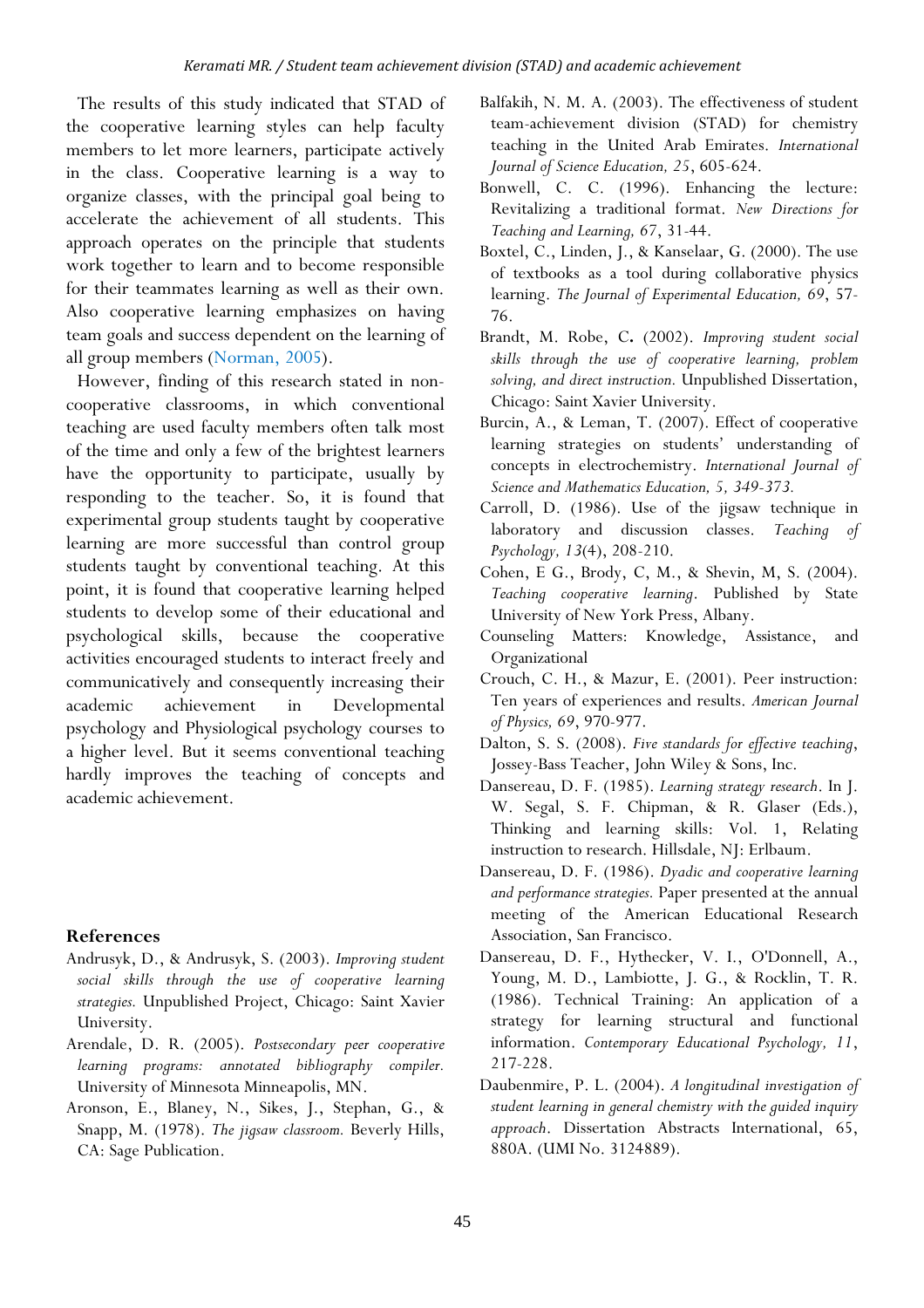- Dembo, M. H. (1994). *Applying Educational Psychology in the Classroom* (4th edition). New York: Longman.
- Dohran, L., Holian E., & Kaplan D. (2001). *Improving social skills at the elementary level through cooperative learning and direct instruction.* Unpublished Dissertation, Chicago: Saint Xavier University.
- Dollman, L. (2007). *Improving social skills through the use of cooperative learning*. Unpublished Dissertation, Chicago: Saint Xavier University.
- Faryadi, Q. (2007). *Enlightening advantages of cooperative learning.* Unpublished Dissertation, UITM University, Malaysia.
- Fazilah, I., & Zuraidah A. (2003). *Promoting multicultural understanding through team building*. In Proc. of the 2nd Peace as a Global Language Conference, Tokyo / Sept 27-28, 2003.
- Gillies, R. M. (2004). The effects of communication training on teachers' and students' verbal behaviors during cooperative learning. *International Journal of Educational Research, 41*, 257-279.
- Gillies, R. M. Boyle, M. (2008). Teachers' discourse during cooperative learning and their perceptions of this pedagogical practice. *Teaching and Teacher Education, 24*(5), 1333-1348.
- Hains, D. B., & McKeachie, W. J. (1967). Cooperative versus competitive discussion methods in teaching introductory psychology. *Journal of Educational Psychology, 58*, 386-90.
- Hamami, H. (2004). *The relationship between the classroom management according to cooperative learning and academic achievement of mathematics*. Unpublished Dissertation, Iran[In Persian].
- Hanze, M. & Berger R. (2007). Cooperative learning, motivational effects, and student characteristics: An experimental study comparing cooperative learning and direct instruction in 12th grade physics classes. *Learning and Instruction Journal, 17*(1), 29-41.
- Higbee J., Siaka, K., & Bruch P. (2007). Assessing Our Commitment to Multiculturalism: Student Perspectives. *Journal of College Reading and Learning, 37* (2), 7-25.
- Holliday, D. C. (2002). *Using cooperative learning to improve the academic achievements of inner-city middle school students.* Presented at the annual meeting of the American educational research association national conference. New Orleans.
- Hollingsworth, A., Sherman, J., & Zaugra, C. (2007). *Increasing reading comprehension in first and second grades through cooperative learning*. Unpublished Dissertation, Saint Xavier University & Pearson Achievement Solutions, Inc.
- Jacobs, G. (2006). *Cooperative Learning and Second Language Teaching.* Cambridge University Press.
- Johnson, D. W., & Johnson, R. T. (2005). New developments in social interdependence theory. *Genetic, Social, and General Psychology Monographs, 13* (4), 285-358.
- Johnson, D., & Johnson, R. (2002). Learning Together and Alone: Overview and meta-analysis. *Asia Pacific Journal of Education, 22*, 95-105.
- Johnson, D., Johnson, R., & Smith, K.A. (1991). *Active learning: Cooperation in the college classroom*. Edina, MN: Interaction Book Company.
- Jones, R. M. & Steinbrink, J. E. (1989). Using cooperative groups in science teaching. *School Science and Mathematics, 89*, 541-551.
- Jordan, D., & Le Metaias, J. (1997). Social shilling through cooperative learning, *Educational Research, 39,* 3-21.
- Kagan, S., Kagan, M., & Kagan, L. (2000). *Science: Reaching standards through cooperative learning. Providing for all learners in general education classrooms*, San Clemente: Kagan Publishing.
- Keramati, M. R. (2007). The effect of cooperative learning on academic achievement of mathematics and social skills. *Journal of Psychology and Education of University of Tehran, 37*(1), 39-56 [In Persian].
- Keramati, M. R., & Hosseini, M. (2008). The effect of cooperative learning on academic achievement of physic. *Journal of Psychology and Education of University of Tehran, 38*(2), 147-166 [In Persian].
- Keramati, M. R., & Zade Qolam, Z. (2009). *Effect of cooperative learning (learning together technique) on academic achievement of physics course*, ED-MEDIA 2009- World Conference on Educational Multimedia, Hypermedia & Telecommunications, Honolulu, Hawaii.
- Lamberights, R. (1988). *Effects of task interdependence and peer tutoring in original and alternative jigsaw sessions.* Paper presentation to the Fourth Convention of the International Association for the Study of Cooperation in Education. Kibbutz Shefayim, Israel, July 5-8, 1988.
- Levine, J. M., & Moreland, R. L. (1990). Progress in small group research. *Annual Review of Psychology, 41*, 585-634.
- Lightner, S., Bober, M., & Willi, C. (2007). Teambased activities to promote engaged learning. *College Teaching*, *55*(1), 5-18.
- Mahran, M. A. (2000). *The effect of using a suggested program on developing some of the composition writing skills of first year secondary school students through cooperative learning.* Unpublished Dissertation, Assuit University.